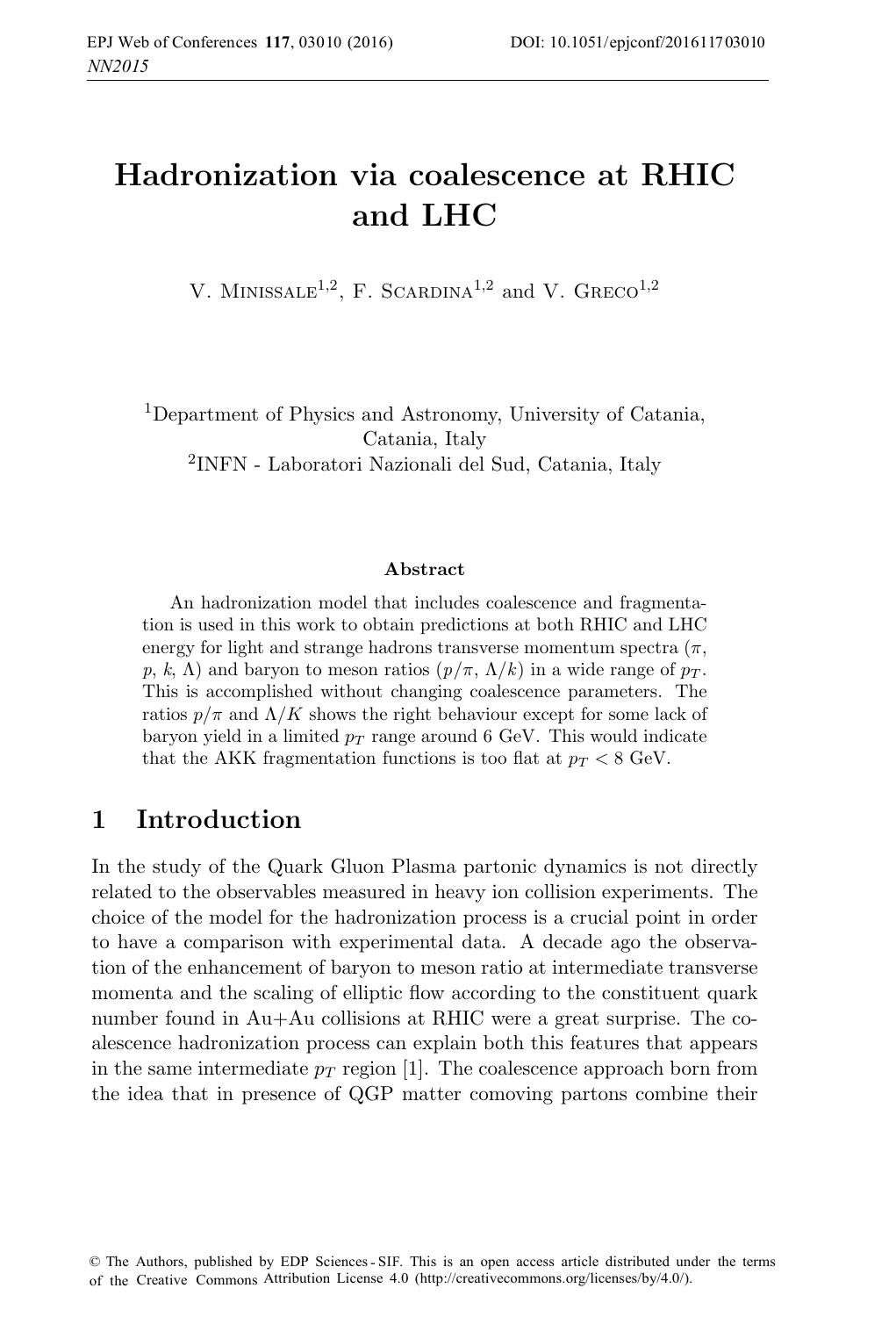momenta to produce a final-state meson or baryon, this can happen at a time scale in which the partons rescatter and generate a thermal medium expanding with a collective radial flow [2]. Initial hard processes between colliding nucleons producing minijet partons provide a dominant contribution to hadron spectra at high transverse momentum.

#### **1.1 Coalescence model**

The coalescence approach is based on a Wigner function formalism. The hadron spectrum can be written as:

$$
\frac{dN_H}{d^2 P_T} = g_H \int \prod_{i=1}^n \frac{d^3 p_i}{(2\pi)^3 E_i} p_i \cdot d\sigma_i \ f_q(x_i, p_i) f_H(x_i...x_n, p_i \cdot p_n) \delta^{(2)} \left( P_T - \sum_{i=1}^n p_{T,i} \right)
$$
\n(1)

where  $f_H(x_i...x_n, p_i..p_n)$  is the hadron Wigner distribution function giving the probability for n quark to form an hadron,  $d\sigma$  denotes an element of a space-like hypersurface,  $g_H$  is the probability of forming a color neutral object with the spin of the hadron considered from  $n$  coloured quarks. The function  $f_q(x, p)$  is the covariant distribution function of quarks (and antiquarks) in the phase space. For the light hadrons Wigner function we take a sphere in both space and momentum, with radii  $\Delta_r$  and  $\Delta_p$ , respectively, which in the Wigner formalism are related by  $\Delta_r \cdot \Delta_p = 1$ . For meson we have:

$$
f_M(x_1, x_2; p_1, p_2) = \frac{9\pi}{2(\Delta_x \Delta_p)^3} \Theta(\Delta_x^2 - (x_1 - x_2)^2) \Theta(\Delta_p^2 - (p_1 - p_2)^2 + (m_1 - m_2)^2)
$$
\n(2)

A good description of pion, kaon, proton, antiproton and Λ spectra can be obtained with a radius parameter  $\Delta_p = 0.19$  GeV for mesons, 0.33 GeV for proton, 0.38 GeV for Lambdas [3].

### **2 Fireball and model parameters**

In this study is considered a fireball of thermalized particles which includes light quarks, antiquarks and gluons at a temperature corresponding to  $T_c$  = 160 MeV, that is about the cross-over transition temperature. Parton are distributed uniformly in the transverse plane. Longitudinal positions are distributed according to  $z = \tau \sinh y$ . Assuming a constant acceleration, we connect the radial expansion  $R_{\perp} = R_0 + 0.5 \beta_{max} \tau$  with the radial flow  $\beta_{max}$ . In such manner the radial flow and the volume has constraints due to the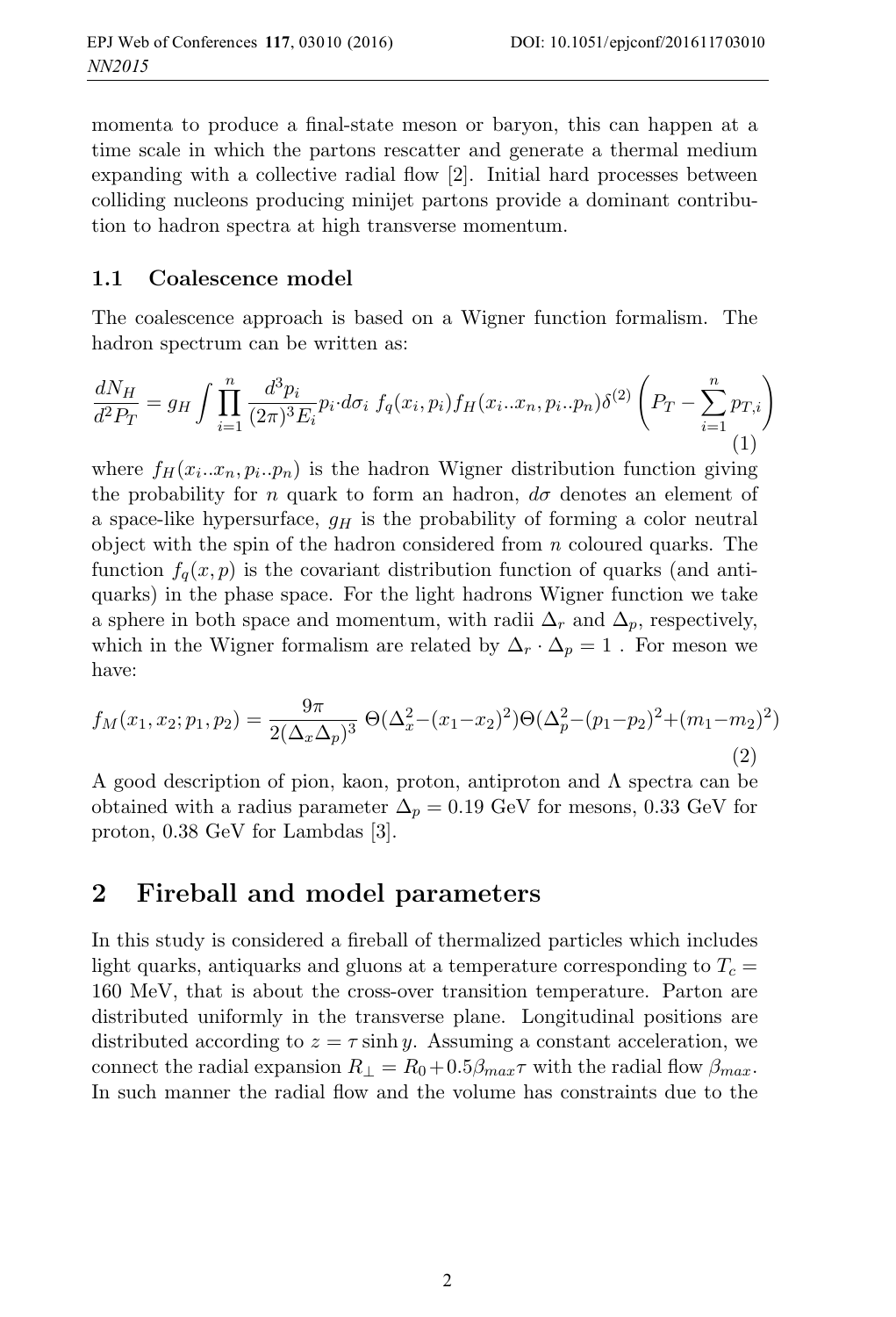experimental value of total multiplicity  $dN/dy$  and total transverse energy  $dE_T/dy$ . The values obtained for this quantities are  $\beta_{max} = 0.37, R_{\perp} = 8.7$ fm,  $\tau = 4.5$  fm/c at RHIC, and  $\beta_{max} = 0.60$ ,  $R_{\perp} = 10.2$  fm,  $\tau = 7.8$  fm/c at LHC. For their longitudinal momentum distribution we assume a uniform rapidity distribution in  $y \in (-0.5, +0.5)$ .

For partons in the quark-gluon plasma we take a thermal distribution for transverse momenta up to  $p_0 = 2 \text{ GeV}$ , in particular the momentum spectra for quark and antiquarks is given by:

$$
\frac{dNq,\bar{q}}{d^2r_T d^2p_T} = \frac{g_{q,\bar{q}}\tau m_T}{(2\pi)^3} \exp\left(-\frac{\gamma_T(m_T - p_T \cdot v_T \mp \mu_q)}{T}\right) \tag{3}
$$

where  $g_q = g_{\bar{q}} = 6$  are the spin-color degeneracy of light quarks and antiquarks, and the minus and plus signs are for quarks and antiquarks, respectively. The slope parameter T is taken to be  $T = 165 \; MeV$ . Masses of light quarks and antiquarks are taken to be  $m_{u,d,\bar{u},\bar{d}} = 300 \; MeV$  and  $m_{s,\bar{s}} = 475 \text{ GeV}$ , similar to the masses of constituent quarks. For the quark chemical potential we use a value of light antiquark to quark ratio which lead to the antiproton to proton ratio observed at midrapidity in heavy ion collisions experiments that is  $\mu_q = 10$ MeV at RHIC and vanishing at LHC. Partons at high transverse momenta (greater than 2 GeV) are mainly from the minijets produced in initial hard collisions among nucleons and are described by a power-law parametrization.



Figure 1: Particle transverse momentum spectrum at RHIC from Au+Au collisions at  $\sqrt{s}$  = 200 GeV. Pion (solid), kaon (dash-dotted), proton (dashed), Lambda (dashed and double dotted). The spectra are scaled for better visibility. [4, 6]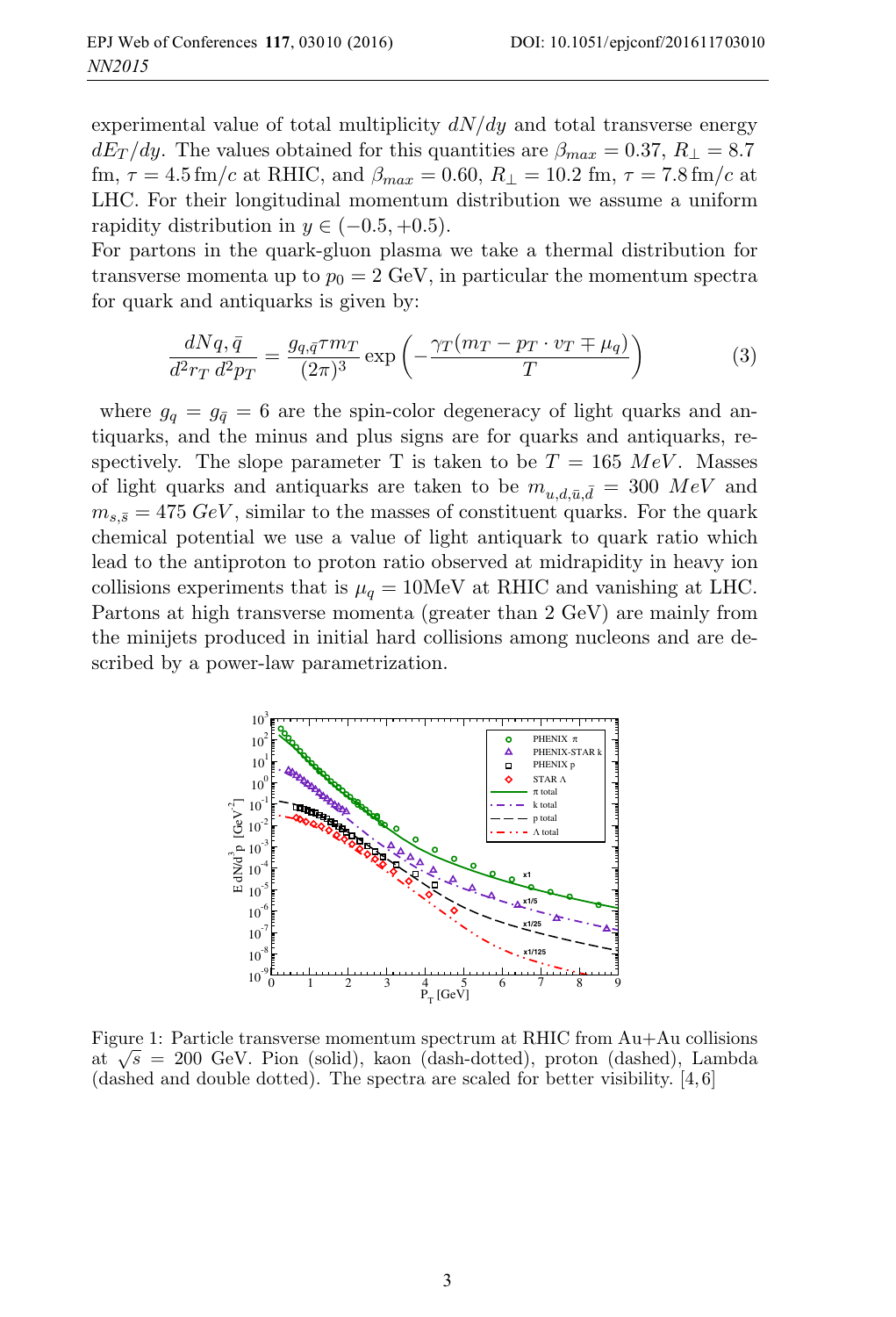#### **3 Spectra**

In Fig.1 are shown the transverse momentum spectra of pions, kaons, protons and Lambdas at RHIC. In all the spectra the contribution that comes from resonances decay are included with their decay channel and the pertinent branching ratios (e.g. for  $\pi$  spectra a dominant contribution comes, in low momentum region, from  $\rho$  decay). Higher resonances  $(K^*,\Delta$  in  $\pi$  case) are less relevant and only contribute to some little better description at very low momenta [3]. We find a good description in a wide range of momentum. We can see in Fig.2 that the ratios  $\bar{p}/\pi^-$ ,  $\Lambda/K$  are well predicted, from the rise at low  $p_T$  up to the peak region and then the falling-down behaviour. However in both cases it is clear that there is an underestimation in the predicted ratio in the region of  $p_T \sim 5 - 7$  GeV. Looking at the particle spectra this lack can be imputed to an insufficient production of baryons. In Fig.3 are shown all the particle transverse momentum spectra at LHC. The results obtained in this case, occur without any change or addition of model parameters respect to the one at RHIC. Only the radial flow and volume of the hadronizing fireball are changed, and are constrained by comparison to the multiplicity and energy density experimentally measured.

There is a good agreement with the experimental data in all the transverse momentum region, except some lack of yield for pions at very low  $p_T$  due to absence of all the possible resonances. The model is able to correctly predict the evolution, from RHIC to LHC, of the absolute yield and especially its  $p_T$  shape. For baryons in the  $p_T$  region where the fragmentation dominates,



Figure 2: Antiproton to negative pion ratio (dash-dotted line) and Lambda to kaon ratio (solid line) at RHIC from Au+Au collisions at  $\sqrt{s} = 200$  GeV. [4,5].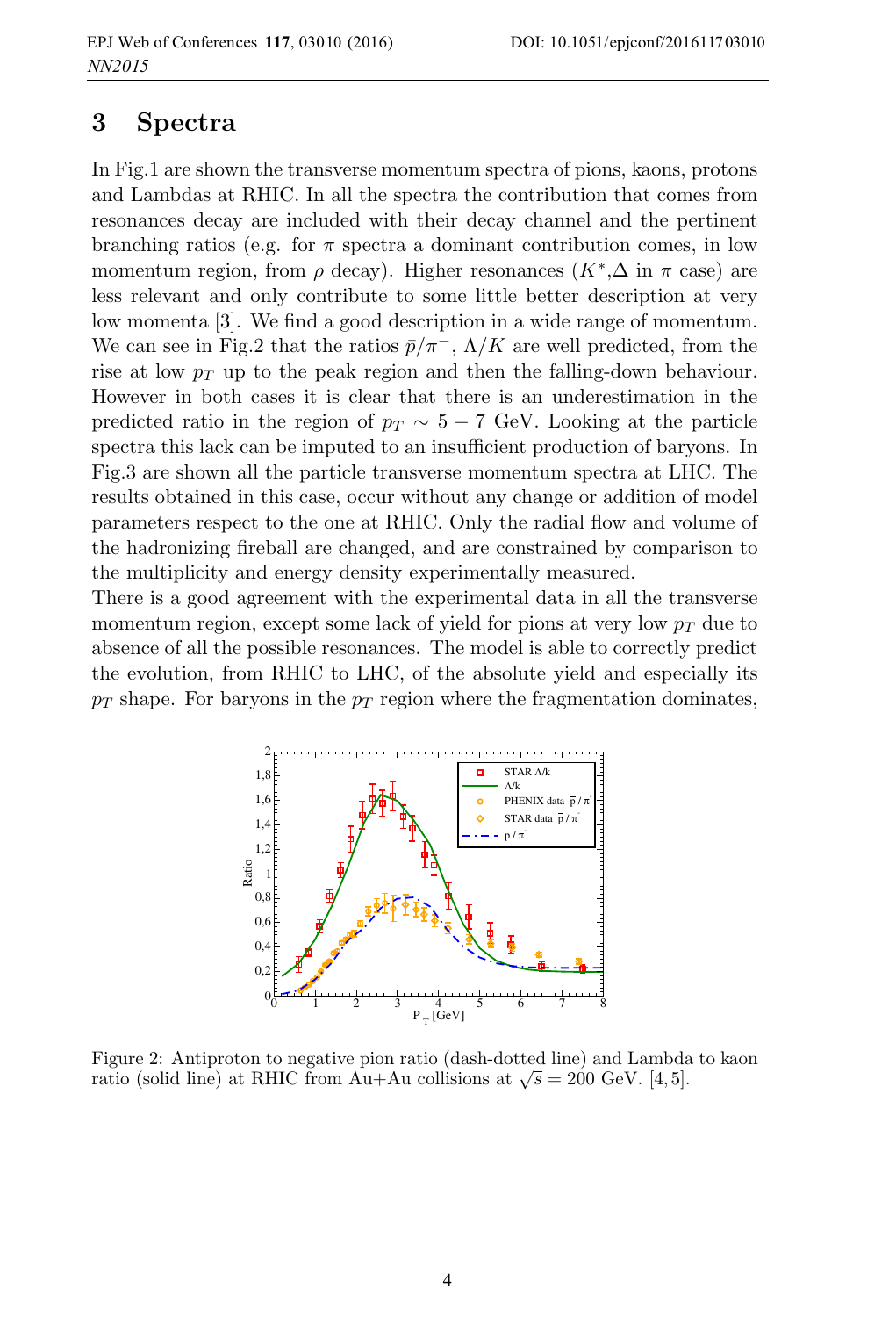

Figure 3: Particle transverse momentum spectrum at LHC in Pb+Pb collisions at  $\sqrt{s} = 2.7$  TeV. Pion (solid), kaon (dash-dotted), proton (dashed), Lambda (dashed) and double dotted). The spectra are scaled for better visibility. [6, 7]

i.e.  $p_T \sim 6 - 7$  GeV, there is some lack of yield. The baryon over meson ratios at LHC are shown in Fig.4. The model overestimate the ratio in the low  $p_T$  region, due to the production excess of p and  $\Lambda$ , but there is a good description especially in the peak region. These ratios show also that the region where fragmentation becomes dominant is characterized by an underestimation of baryons.



Figure 4: Proton to pion (dash-dotted line) and Lambda to kaon ratio (solid line) in Pb+Pb collisions at  $\sqrt{s} = 2.7$  TeV. [7]